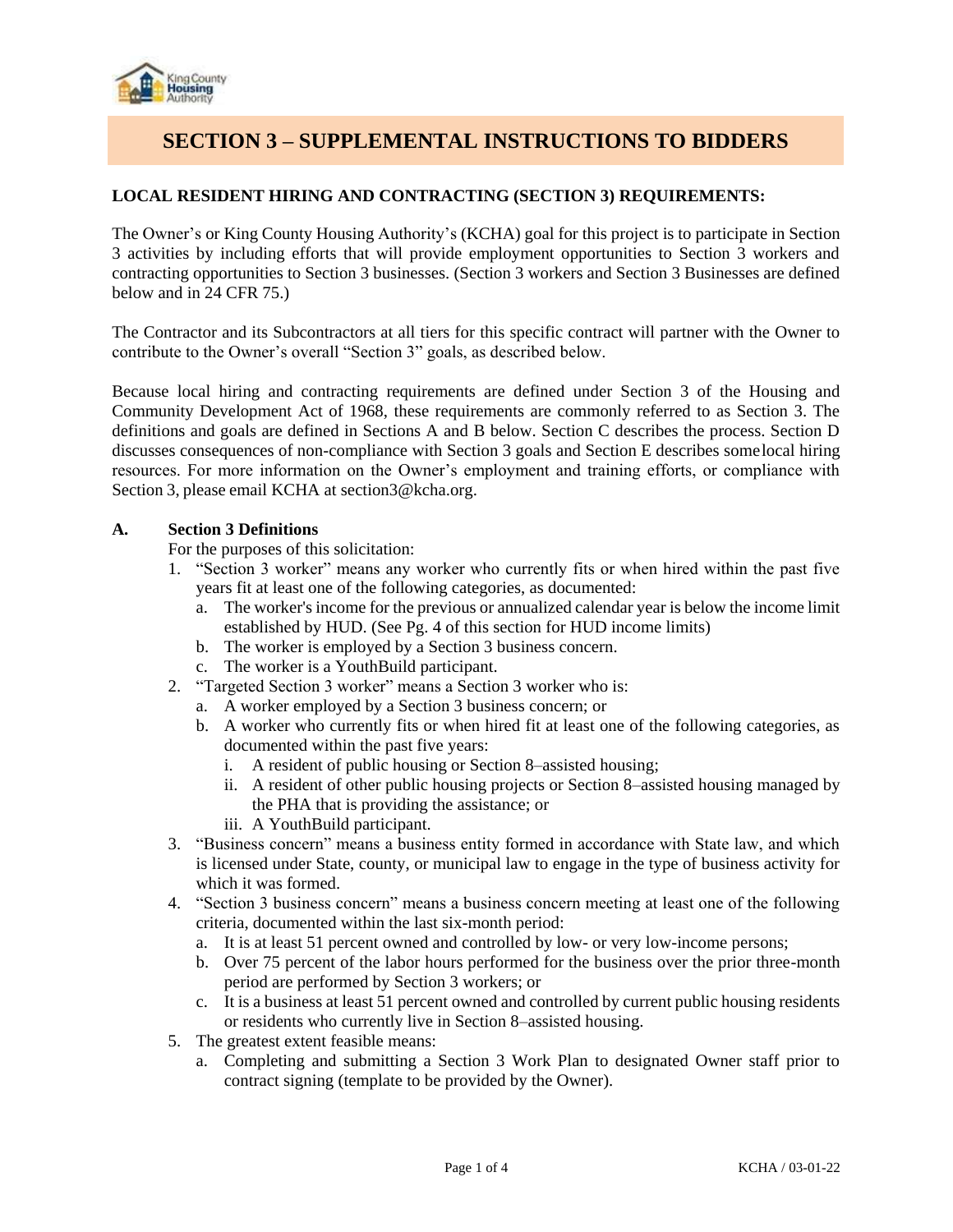

- b. If contracting with Section 3 business concerns:
	- i. Placing qualified business enterprises on solicitation lists.
	- ii. Dividing total requirements, when economically feasible, into smaller tasks or quantities to permit maximum participation of qualified Section 3 businesses.
	- iii. Using the services and assistance of the U.S. Small Business Administration, the Minority Business Development Agency of the U.S. Department of Commerce and State and local governmental small business agencies to identify potential Section 3 businesses.
	- iv. Ensuring that small and minority businesses and women's business enterprises are solicited whenever they are potential sources.
- c. If hiring Section 3 workers:
	- i. Post job opportunities for a mutually agreed upon length of time through the Owner's employment agency service partners and at project site as appropriate.
	- ii. Conduct interviews with qualified Section 3 workers.
	- iii. Notify designated Owner (KCHA) staff of all new hires.
- d. For both: Complete Section 3 compliance and tracking paperwork as necessary.

## **B. Section 3 Goals**

The Owner will require, to the greatest extent feasible, for the Contractor to demonstrate participation in the local hiring and contracting requirements as defined under Section 3 of the Housing and Community Development Act of 1968.

- 1. Bidders shall demonstrate compliance with the Section 3 goals by making a bestfaith effort to achieve the following benchmarks:
	- a. Twenty-five (25) percent or more of the total number of labor hours worked by all workers are Section 3 workers; and
	- b. Five (5) percent or more of the total number of labor hours worked by all workers are Targeted Section 3 workers.
- 2. The successful bidder and covered subcontractors shall direct their efforts to provide Section 3 employment opportunities to Section 3 workers in the following order of priority:
	- a. First Priority: Current residents of KCHA development(s) benefitting from project.
	- b. Second Priority: Other Owner public housing and Section 8 voucher- assisted residents.
	- c. Third Priority: Participants in HUD Youthbuild programs.
	- d. Fourth Priority: Other low- or very-low income individuals in the Housing Authorities metropolitan area (Puget Sound region) who are at or below the Area's Low Income calculation.
- 3. The Contractor and covered subcontractors shall direct their efforts to award contracts to Section 3 business concerns in the following order of priority:
	- a. First Priority: To Section 3 business concern that provides economic opportunities for KCHA residents at the site(s) where the work will take place.
	- b. Second Priority: To Section 3 business concerns that provide economic opportunities for residents of other KCHA developments or Section–8 assisted housing managed by KCHA.
	- c. Third Priority: A subcontractor that is a HUD Youthbuild company.
	- d. Fourth Priority: To Section 3 business concerns that provide economic opportunities to Section 3 workers residing within the metropolitan area (Puget Sound).
- 4. Sealed Bidding

In order for KCHA to meet or exceed its adopted goal that 3% of all non-construction contracts and 10% of construction contracts paid in whole or in part with HUD funds be awarded to Section 3 businesses, KCHA may elect, on a contract-by-contract basis, to award a competitively bid contract to a responsible bidder other than the lowest responsive bidder by using the following procedure: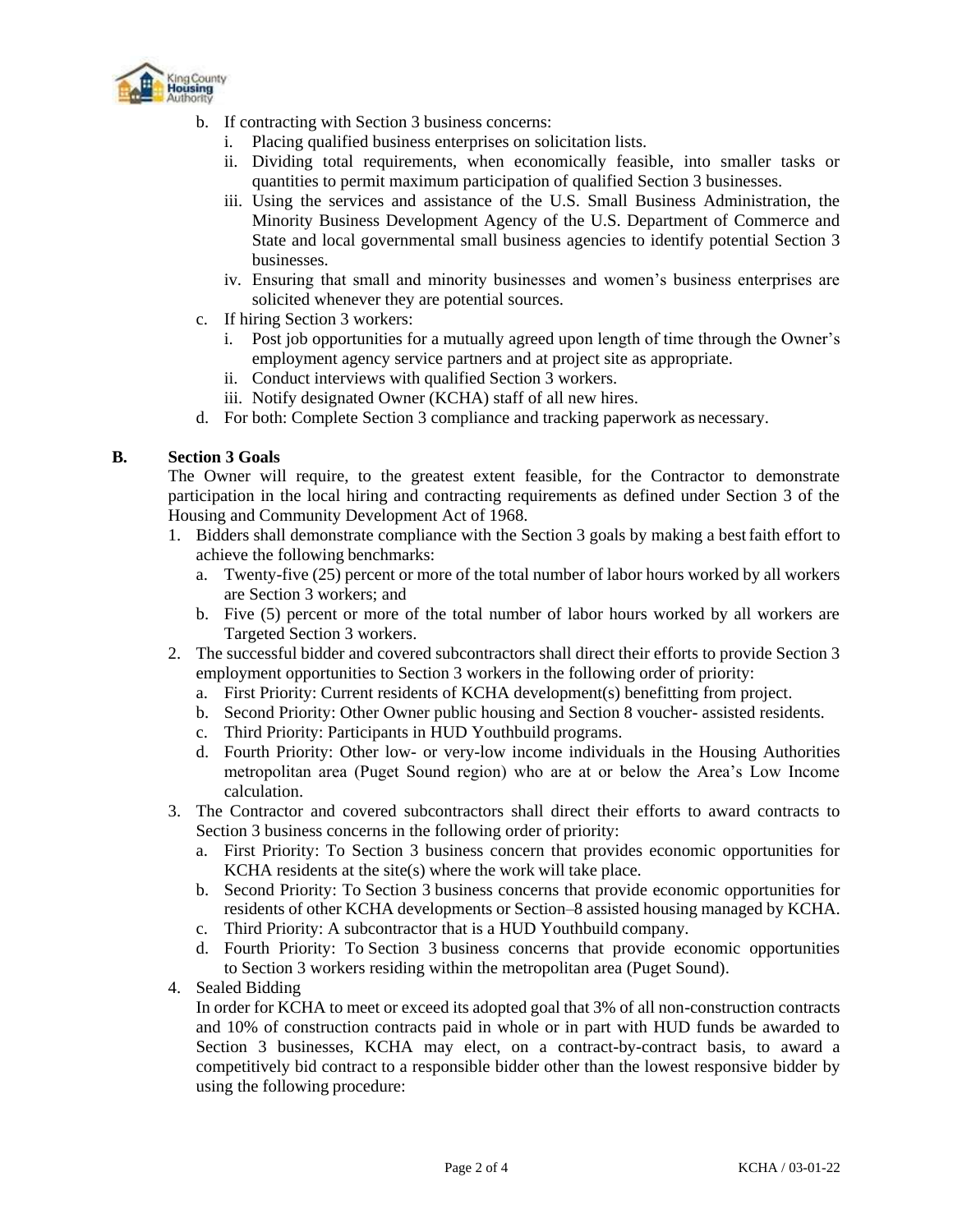

Bids shall be solicited from both Section 3 and non-Section 3 business concerns. KCHA may award the contract to the qualified Section 3 business concern with the highest priority ranking and with the lowest responsive bid if:

- a. the specific project or KCHA as an agency is otherwise not expected to meet Section 3 utilization goals; and,
- b. the bid is within the maximum total contract price established in KCHA's budget for the specific project for which bids are being taken; and,
- c. the sources offundsforthe project are such that there are no conflicts between this procedure and applicable state law; and,
- d. the bid is not more than five percent (5%) higher than the total bid price for the lowest responsive bid from any responsible, bidder.

If no responsive bid by a Section 3 business concern meets the requirements above, the contract shall be awarded to a responsible bidder with the lowest responsive bid.

## **C. The Process**

- 1. Contract is awarded to lowest responsible Bidder.
- 2. Section 3 orientation with Owner. Once the Notice of Intent to Award has been issued to the successful Bidder, Owner's staff will contact that Bidder and arrange for a meeting to discuss local hiring and contracting goals and strategies in greater detail. At this meeting, the Contractor will be provided a packet that will include a Section 3 overview, Section 3 certification form, and all Section 3 compliance and tracking forms that will be used throughout the contract.
- 3. Contractor reports on Section 3 activities monthly.

## **FOR CONTRACTS EXCEEDING \$500K ONLY:**

- 4. Contractor submits Section 3 Work Plan, including hiring and subcontracting activities, prior to contract execution. Owner reviews and approves work plan prior to contract execution. Section 3 Work Plan shall be included in contract. Owner issues Notice to Proceed, providing all requirements are met.
- 5. Section 3 Work Plan implemented throughout the duration of contract.

#### **D. Penalties for Non-compliance**

Owner's commitment to this program is reflected in part by the cost of administering the program. Failure to make a good faith effort to the greatest extent feasible negates such funding and impairs the Owner's efforts to promote workforce diversity and to provide fair and equal opportunities to the public as a whole as a result of the expenditure of public funds. Therefore, if awarded this contract, the parties will mutually agree that failure to meet the requirements, including but not limited to the submission of required documentation, constitutes a material breach of contract. In the event of such breach, Owner may take any or all of the actions as contained in the Contract Documents.

#### **E. Local Hiring Resources:**

Contact KCHA by email at [section3@kcha.org](mailto:section3@kcha.org) to obtain a list of local hiring resources.